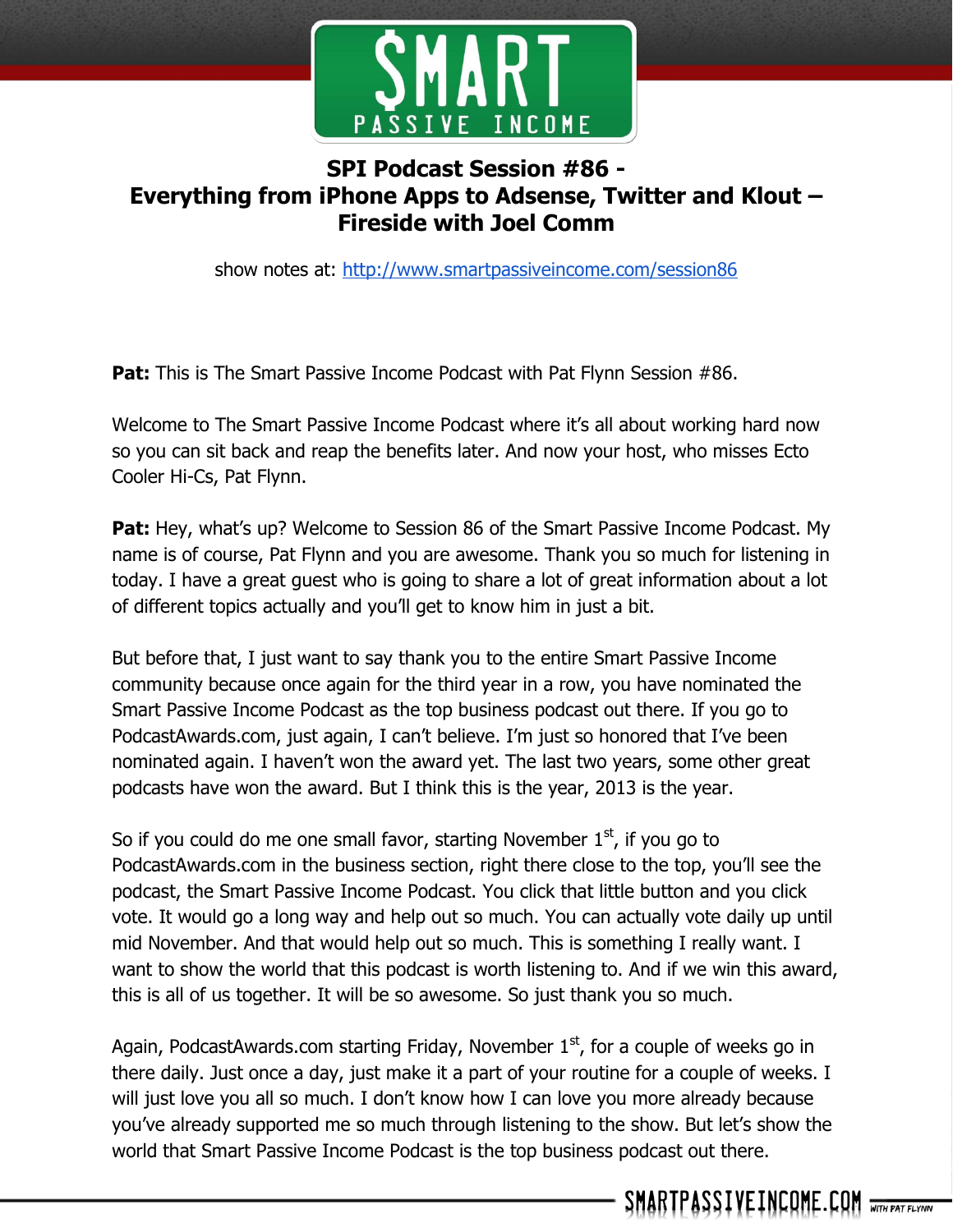

Congratulations to all the other nominees. But you know what? This is the year of Smart Passive Income. So let's make it happen. Thank you so much.

Now on to today's featured content, there's a lot of content. You'll hear a great guest who is actually somebody who inspired me when I first started doing business online. This person and something he did in the iPhone application market inspired my friend from high school of mine to get together and start an iPhone application company. And together, my business partner and I in the iPhone app business, we have since, over the past four and a half years, have earned over six figures doing the app stuff and we have Joel Comm to thank for that.

So, our guest is Joel Comm from [JoelComm.com.](http://www.joelcomm.com/) His last name is C-O-M-M so JoelComm.com. He has recently come out with a new podcast. He has been around for a really long time in the internet marketing industry. He's a very forward-thinking person when it comes to a lot of the things that people are doing online. He was one of the first people to write about AdSense and talk about AdSense strategies for example. And we actually get into a little bit of AdSense on today's podcast because I am still using AdSense on some of my content sites and I know some of you are too.

We also talked a lot about Twitter. He has written a book on [Twitter](http://www.amazon.com/gp/product/B003E8AJLK/ref=as_li_ss_tl?ie=UTF8&camp=1789&creative=390957&creativeASIN=B003E8AJLK&linkCode=as2&tag=intheleetheun-20) called *Twitter* [Power](http://www.amazon.com/gp/product/B003E8AJLK/ref=as_li_ss_tl?ie=UTF8&camp=1789&creative=390957&creativeASIN=B003E8AJLK&linkCode=as2&tag=intheleetheun-20) and that's actually something I haven't really talked too much about on the SPI Podcast or even on the blog, how do we use Twitter and how does someone get started with Twitter, how did someone go from zero followers to potentially five, six figures of followers and what can that actually do, how do you use Twitter, what's the benefit? We talked all about that as well.

Gosh, we covered a whole bunch of different topics here. I think it will be a nice, fun, casual conversation as if Joel and I were just chilling at a coffee shop together and you just happened to be there listening to us. Imagine that and I hope you enjoy this episode. Let's get right into it.

All right everybody. Let's welcome Joel Comm to the Smart Passive Income Podcast. What's up, Joel? How are you today?

**Joel:** Hey, Pat. I'm doing great. And thanks for having me, man.

**Pat:** Thank you so much for coming on. And for everyone out there who doesn't know, Joel actually was someone who I caught on to early in my days doing online business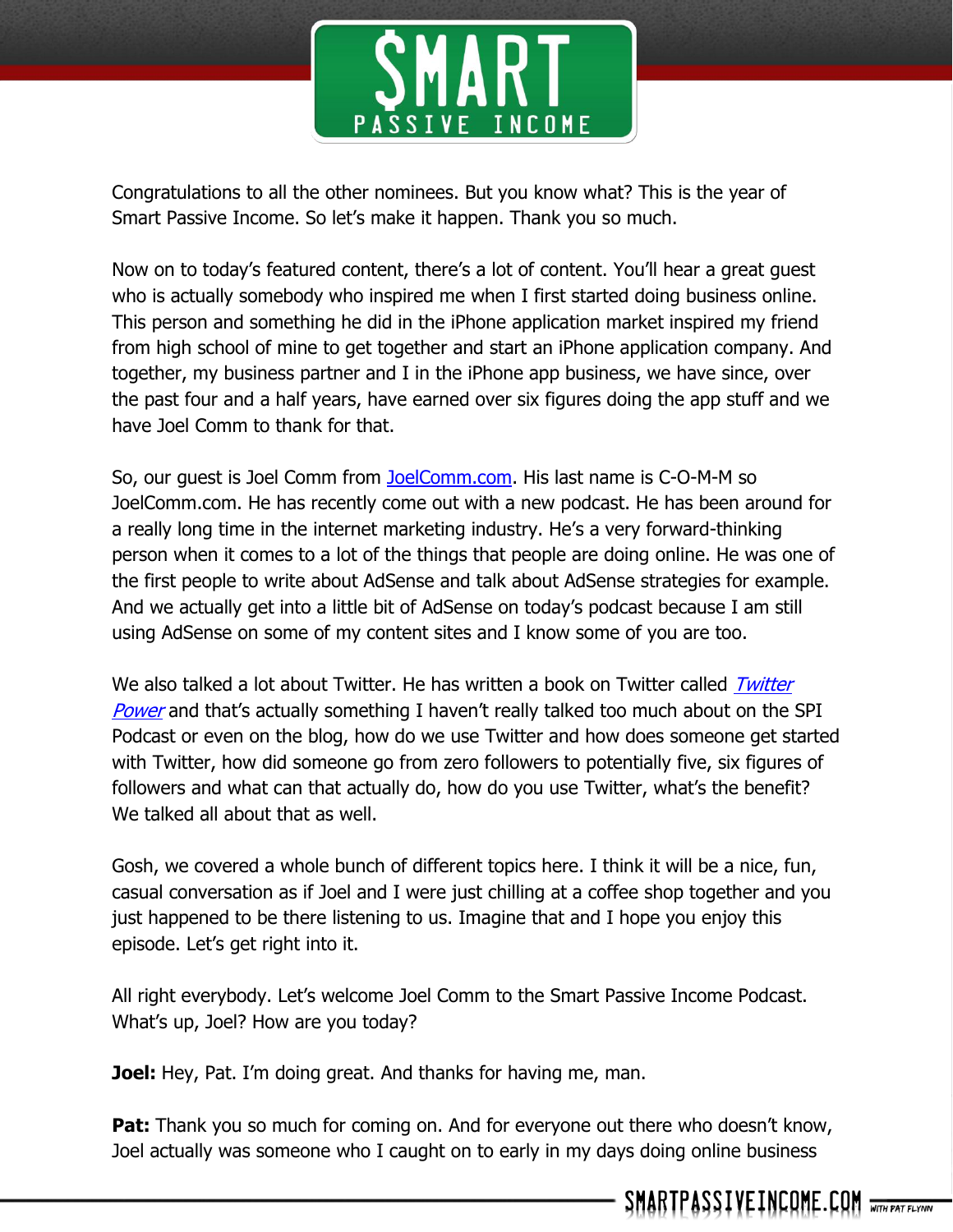

and it was really his success in the App Store that inspired me and my buddy to get into the App Store as well. So first of all Joel, I just need to thank you for that. And I'm curious, the app that you did that got so much publicity and did so well, it's really interesting. It was called the iFart.

**Joel:** Yes, it was.

**Pat:** Tell me about that. Like where did the idea for that come from and why did it just explode like it did?

**Joel:** Oh, there's an iFart pun, I get it.

**Pat:** I wasn't even going for that but wow, that's good.

**Joel:** They kind of come out naturally though, an app that made a bit of a stink.

**Pat:** Nice.

**Joel:** When you've got a team that is largely comprised of men, unusual things can proceed. Actually, our first app was one of the first thousand apps in the App Store. It was called iVote. And that's still there. And after we developed iVote, we sat down in the conference room and we had a huge whiteboard and we just began whiteboarding ideas.

And one of – I don't remember who mentioned it. It might have been Dan Nickerson, my VP of ideas, but somebody thought of, if we have this fart machine and we started laughing about it. And the more we talked about the style and the features that we can include, the more we thought, "You know what? This will be easy to produce and we could do some pretty cool PR stuff around it. So let's go for it."

And what's really interesting is the day we were getting ready to submit the app to the App Store was middle of October 2008. It has been five years, if you can believe that. And a story broke on CNET that Apple had rejected a similar app called Pull My Finger from the App Store. They wouldn't include it. And so we thought, "OK. Somebody else thought of this. Who would imagine that?" And we looked at the video of their app and thought, "Well, ours is more impressive."

But there's no point in submitting it. And it wasn't until a month or so later that I told my team, "Go ahead and just submit it. What's the worst thing that can happen? They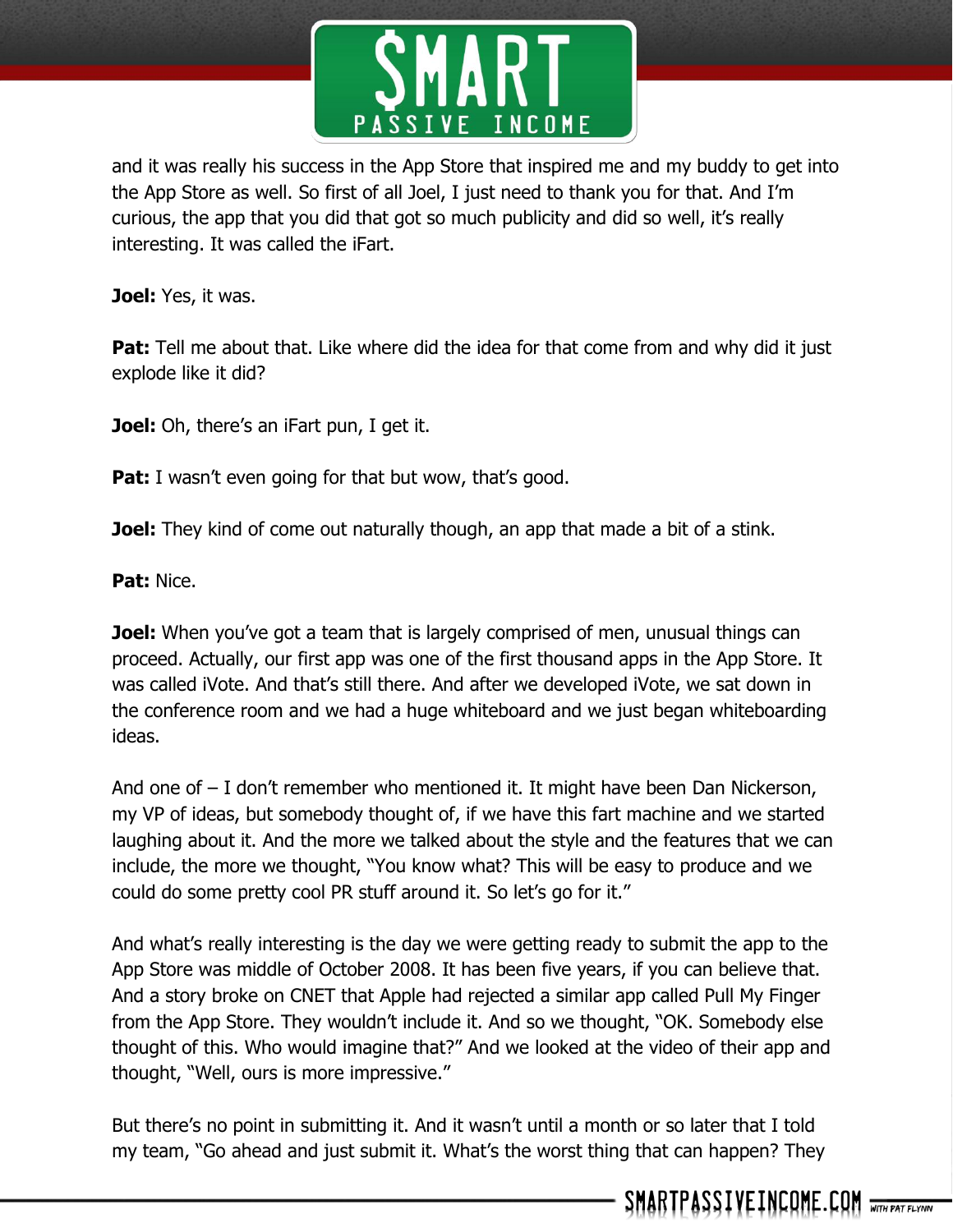

will reject it." And it sat for a number of weeks and I got a notice. I believe it was December 12, 2008 that Apple approved this app into the App Store along with our competitor, Pull My Finger and two other flatulence novelty apps. And the rest is history.

**Pat:** Can I ask you, like how successful was that app? Like can you give us a dollar amount or download amount?

**Joel:** Sure, happy to. It was wildly successful especially immediately. With a little publicity in my end and some unique storytelling, the app shot up to number one, I believe ten days after it came out, number one in the world, not number one in the category. It was number one.

**Pat:** Wow! And that's right by Christmas time so that's perfect.

**Joel:** It was right close to Christmas. And what I did is I crafted a story around it. It's not really a story that there's a fart app. There was a little bit of a story in the fact that Apple had previously rejected one and now, they changed their tune and were approving them.

And of course when that happened, Pull My Finger immediately shot up because of the previous press they got. But I decided that this time, nobody really knew what it meant. The sales to rank, they didn't know what it meant if your app was number 75 in entertainment category. How did that translate into sales? How many downloads? What if you were number 60 overall? What if you were number 10?

And what I did is I documented on my blog day by day what our ranking was in various categories and how many sales we made. And then I put out a press release to VentureBeat and TechCrunch and Mashable telling them that this is data that is interesting to developers. And sure enough, it was interesting to them.

They began talking about how I was publicizing my numbers. And of course, that led to more sales. And the big explosion was on Christmas Day 2008 and we hit almost 40,000 sales on that day and that then became a story. You can still go back and Google TechCrunch iFart and you'll find the story they wrote then about a Christmas holiday explosion literally.

And so to date, I know we've sold over 800,000 units plus app purchases of additional Fart packs and there's a free version out there as well that has had a number of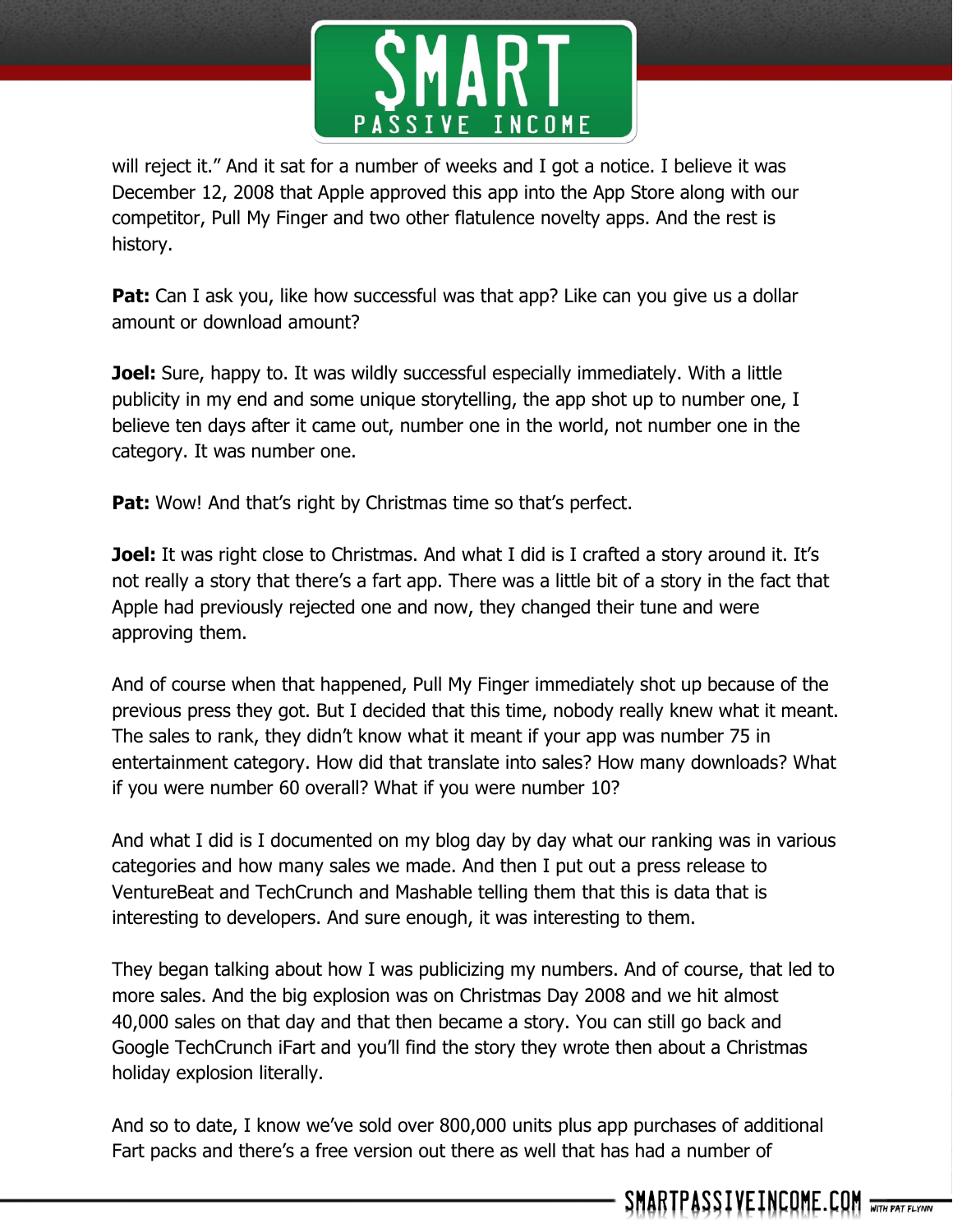

downloads. And of course at \$0.99 a piece, Apple takes their 30 percent so you can do the math on our profit on that.

**Pat:** Yeah. I mean that is crazy. And this story here, I mean congrats on the success. This isn't about the farting app really. It's about how you approached this and how you crafted a story around it even all the way down to when you first were creating that idea. You talked about, you just got on the whiteboard and start writing with your team and throwing out ideas and you gave it a shot.

I think a lot of people would have just thrown this away and not even consider doing something like this. And you even thought about doing that even after you created it. But you said, "Hey, what the heck? We created it. Let's see what happens."

And really, that's what entrepreneurship is a lot about. It's experimentation, trial and error. And I talk about that all the time. You never know unless you try. So it's so cool to hear the details of that story and I can't believe it has done that well.

**Joel:** I know.

Pat: It's crazy.

**Joel:** And you're right, some other people would have flashed that idea.

**Pat:** Nice. We could go all day with this, Joel.

**Joel:** I'm sorry, I apologize.

**Pat:** I was like trying to think of one more to add and that was like the perfect one. So I guess we'll stop with the puns there. But this is crazy, Joel. This is crazy. But …

**Joel:** Let's just wipe that last comment, shall we?

**Pat:** Yeah, the audience is probably like, "OK, stop." But I know some of you out there are starting to think of your own now. So leave them in the comments.

**Joel:** It totally led to copycats. I mean at one time, there were over 200 fart-related apps in the App Store, people trying to tug on to our success. There's not room at the top for so many of the same app and there were probably two of them that ranked it all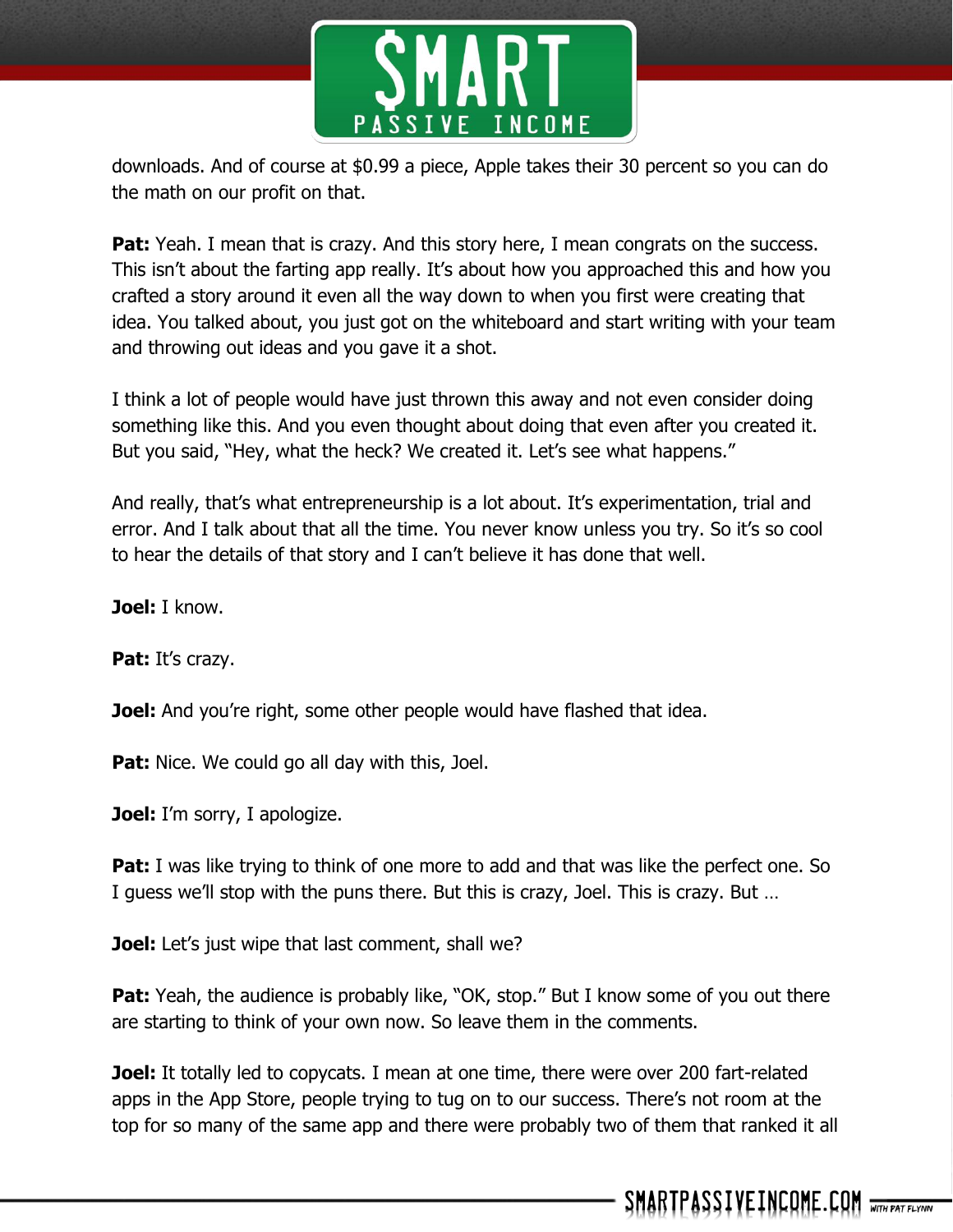

and I don't even know if they made their money back but the rest of them were just a little blip in history. They were there and they were gone.

**Pat:** Yeah, that's interesting. Let's talk about that really quick because I remember seeing like hundreds of those kinds of apps come out. I mean how do you deal with that if you were like one of the first ones to create something and then all these copycats are coming? Is that something you can take a legal action with? Or I'm sure there are a lot of gray areas but what was your reaction to all that?

**Joel:** Well, we were on top and we had the established brand and I was getting the press and I thought that why bring any attention to the competitors? And sure enough, ignoring them led to their own demise. And so, it wasn't worth having attention even though there was a number of them and still are a number of apps that use iFart in their name.

**Pat:** Yeah, that's interesting. That's really interesting. Well, were there any other apps that you created after that?

**Joel:** Actually, I took another risk with a multiplayer game platform that we called GameDock. And this would allow people to play our own version of Battleship which is called FleetMaster and we created another original game called Blast 4 that was a mash-up of Bejeweled and Connect Four and then we have one of the first multiplayer chess games.

And so, we created this platform that other people could then build upon and then Apple announced Game Center and basically desiccated …

**Pat:** Wiped that one out.

**Joel:** Yeah. And so, that's what happens when you take risks which why it's always a good idea to own the platform. And that's why Apple is so brilliant because they are the gatekeepers.

**Pat:** Yeah, that's a great lesson. I used a lot of apps or I previously used a lot of apps that in Apple's recent update, Mavericks, sort of wiped out. I mean they're taking control. I mean I remember downloading and purchasing an app for creating tabs on my finder window so I can open up multiple windows in the same window. And now that app is probably dead now because Apple is doing the same thing. So I mean that's a really, really good point there. You want to own the platform. And it's tough though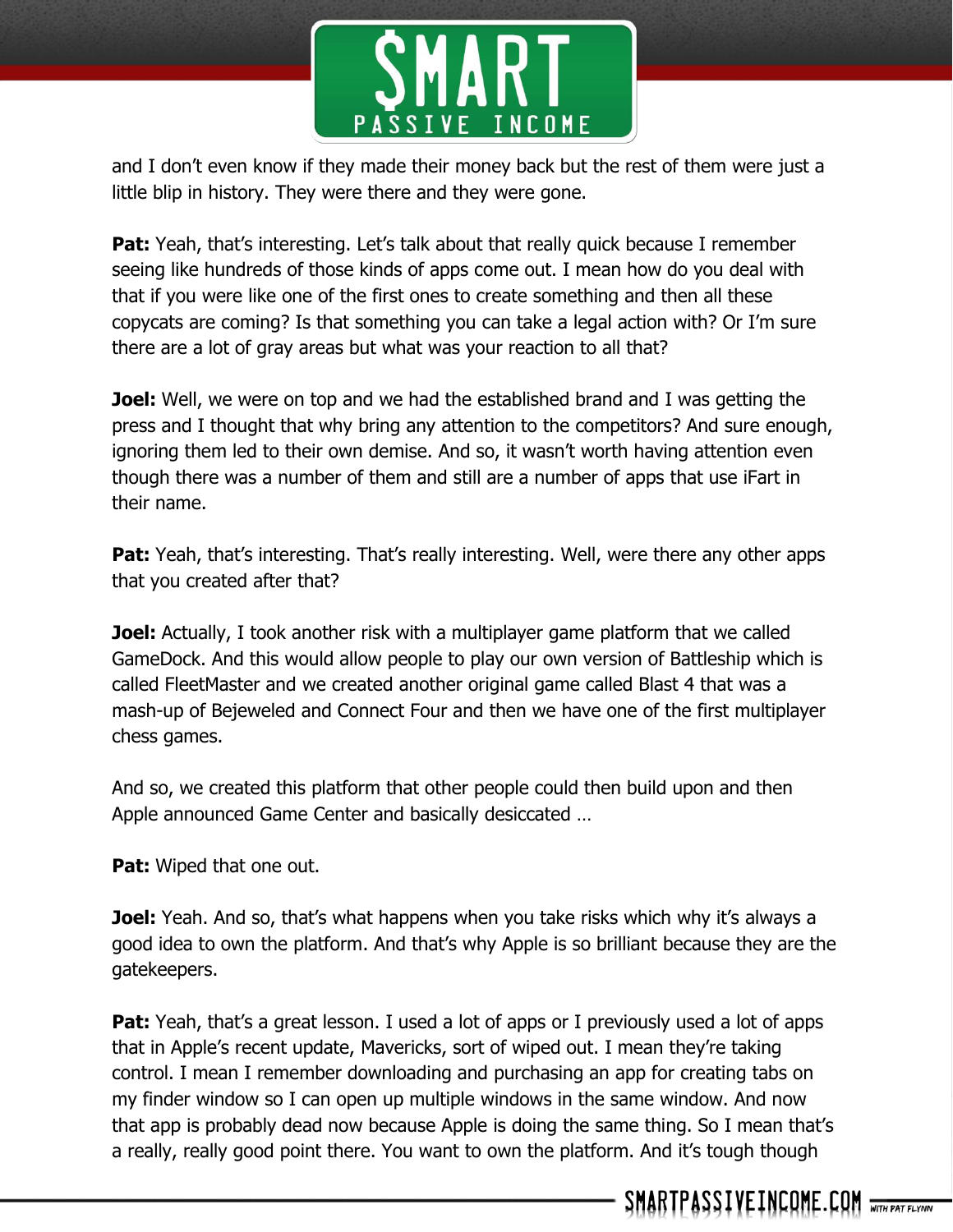

because you see these solutions that can work and you can build on but then there are bigger things out there that can just kind of crush you easily.

**Joel:** Exactly. And that's what happened. Well, it's not a problem. We just go back to the drawing board and figure out the next thing.

**Pat:** And so, what was the next thing for you after that point?

**Joel:** I think app wise, we might have done a few things but I was focused in so many other areas at that time. I had just finished – come off producing the internet reality show, The Next Internet Millionaire. I was in the midst of writing the first edition of Twitter Power and social was coming on strong. So I think I put a lot of focus into the social space and we still were doing some apps on the side but none of them equaled the success of the now legendary iFart which even had its own Wikipedia page.

**Pat: Really? That's great.** 

**Joel:** Yeah. I kid you not.

**Pat:** That's great. Well, you're like me Joel. We have a lot of things going on and projects that we're doing. One of the first things I remember seeing from you after iFart was a book you had released called the *[AdSense Code](http://www.amazon.com/The-AdSense-Code-Google-Making/dp/1933596708)* and it's all about using AdSense on your website. When was the *AdSense Code* published?

**Joel:** It was 2006 and I believe it was March of that year that the book hit the New York Times business bestseller list which was just – it totally took me by surprise. But there was just so much interest in how to create content and monetize that content. And of course, I was sharing strategies and tips for how to best monetize your site years before Google ever put up on their site.

It's funny because the strategies that I figured out for best color schemes and blending is now what their default added on the AdSense site.

**Pat:** Nice. I'm pretty sure you've had a lot to do with that. So how was this book, the [AdSense Code](http://www.amazon.com/The-AdSense-Code-Google-Making/dp/1933596708), I mean are you still using AdSense in your sites? Do you still believe that's a great way to monetize a website? What are your thoughts on AdSense today?

**Joel:** It's a good way to monetize a website that is a content-base site that has a significant amount of traffic. Back in the day, if you created any content and I'm not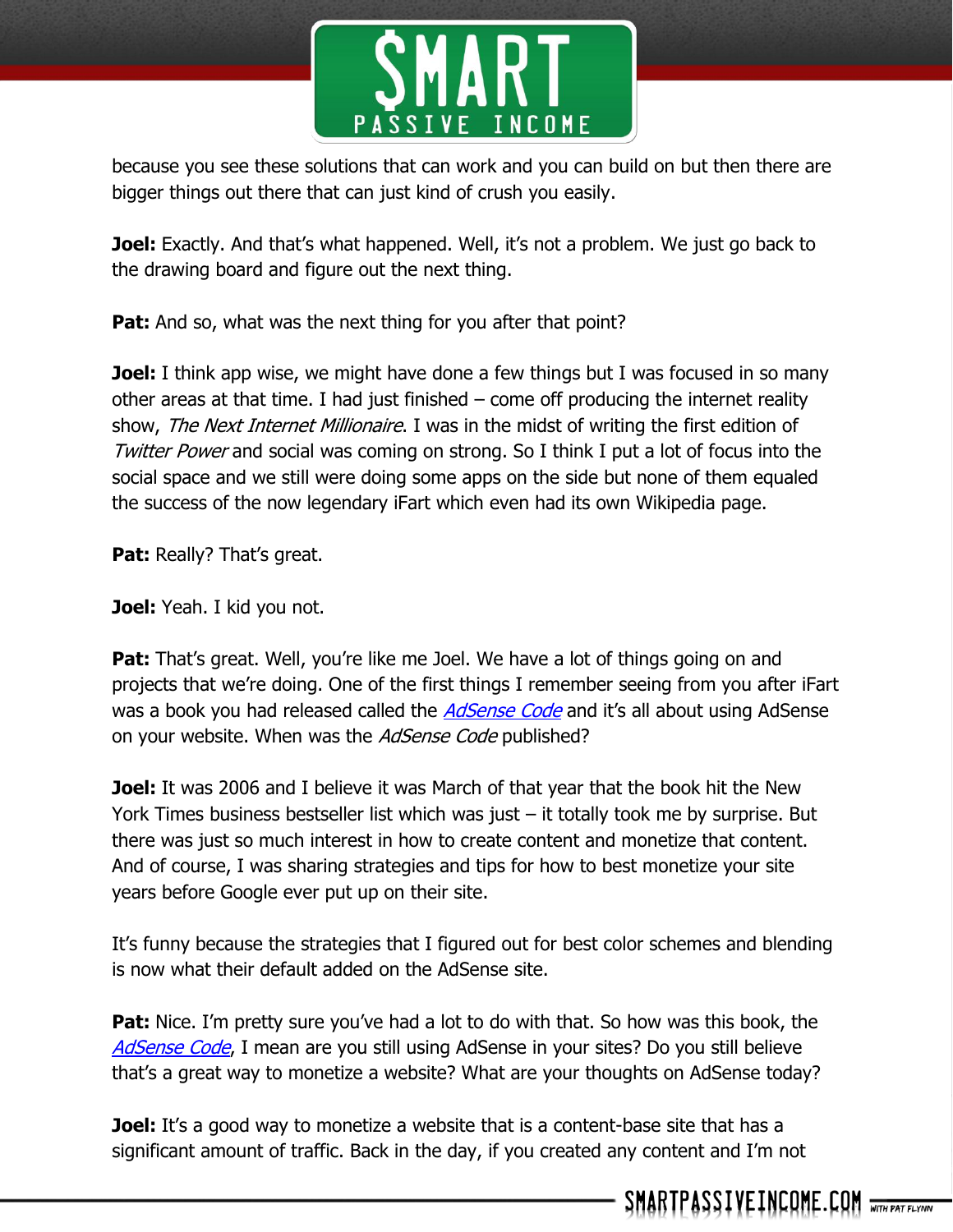

talking about the junk sites, I'm talking about original content. You could put AdSense on there. And if you were getting traffic, you were getting a higher per click revenue on it. And I actually sold my most popular content site a few years back. And so, my AdSense revenue is very minimal because I don't have many content sites anymore. I don't put it on my blog at JoelComm.com or any of my sales pages or the like.

But there are people that are still making good money with AdSense and the principles that I teach are still sound principles. In fact, I've got the sixth edition of the AdSense eBook which is what the traditionally published book came from ready to go. I just haven't launched it yet. And I was actually listening to a podcast you did about Amazon Kindle. And I've released books on Kindle. And please refresh me the gentleman's name that was on the show with you.

**Pat:** Jonny Andrews?

**Joel:** No, it wasn't Jonny. There was another guy and you were doing a test.

**Pat:** Oh, [Jeff Goins.](http://www.smartpassiveincome.com/book-marketing-time-travel/)

**Joel:** Yeah, it was Jeff. And I'd love listening to some of the suggestions you got. In fact, with the last physical book I launched just a few weeks back, So, What Do You [Do?](http://www.amazon.com/gp/product/B003E8AJLK/ref=as_li_ss_tl?ie=UTF8&camp=1789&creative=390957&creativeASIN=B003E8AJLK&linkCode=as2&tag=intheleetheun-20), I took Jeff's advice and did pre-released copies of the book in order to ask people to post reviews. And a week later when the book launched, we already have 75 reviews up on site, which was really cool and I credit listening to your podcast of that idea. So you can use that as a testimonial, if you want to.

**Pat:** Thanks, Joel. And I'll make sure to forward that to Jeff. He'll be happy to hear that.

**Joel:** Yeah. But I'm seriously thinking, I've always sold my AdSense eBook anywhere from \$27.97 and this new edition, I'm thinking of putting up on the Kindle and offering it for \$2.99 and just making it available to as many people that want it for as lower price as possible.

**Pat:** Yeah. I mean if you use it in that regard as far lead generation and getting people to get into your brand and you have so many other great things to offer which we'll get into in a second that could be a really great strategy, so definitely a lot of lessons to be learned there.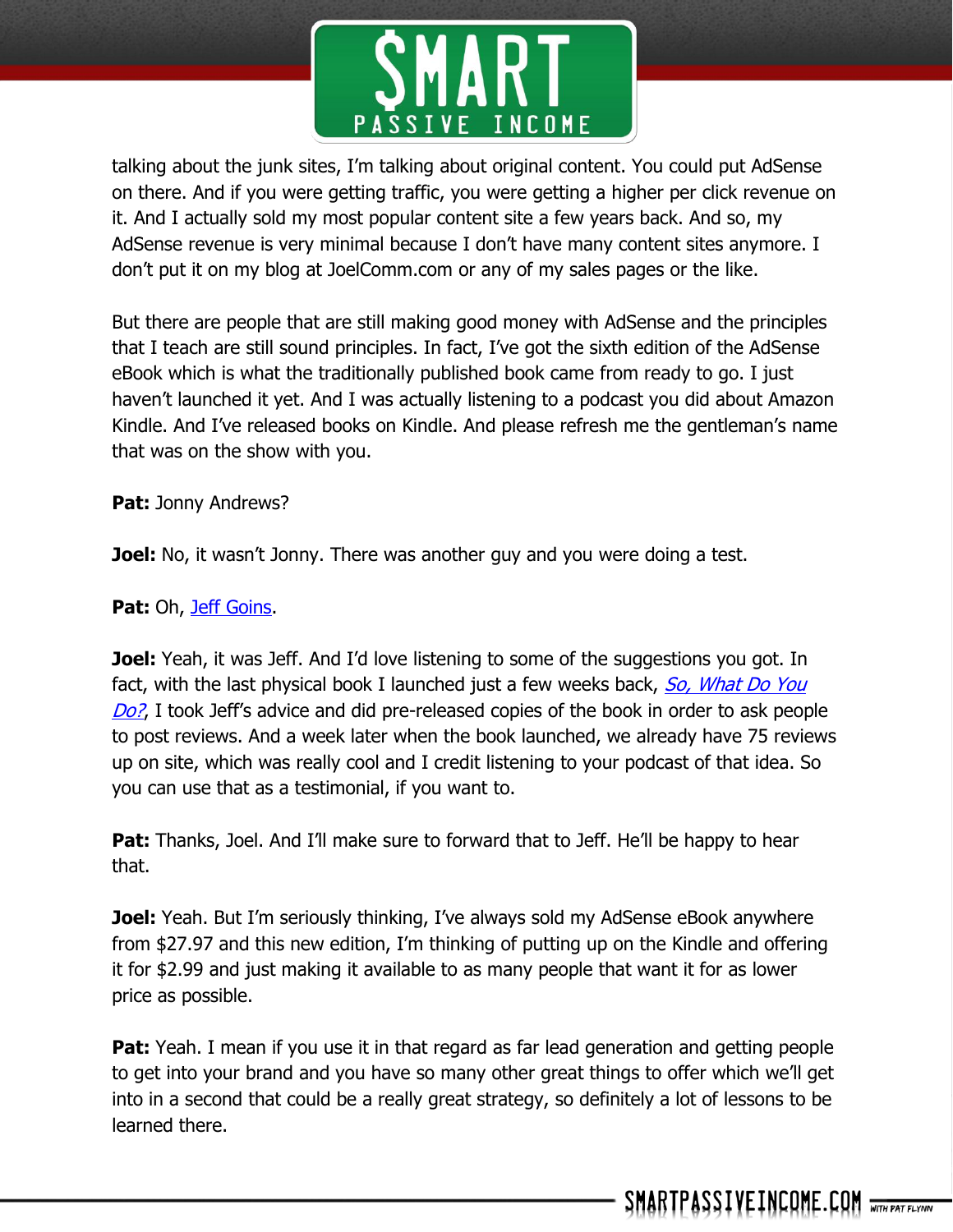

But going back to AdSense really quick because I know there's a lot of users and listeners out there who do use AdSense. I use AdSense myself. I mean what are the one or two top things that are really working for AdSense users right now if you don't mind sharing?

**Joel:** Well again, you got to have content and you got to have traffic. Assuming that you've got original content on a regular basis and you've got traffic coming to your site, blending your ads with the inline on your content is still going to yield the best clickthrough.

If you put banners up at the top of your site, people are banner blind, they don't see them. And if you them at the bottom, by the time they get done with your article, they're ready to leave. They usually don't see them there. Side bar ads don't work as well either, unless you got something really attention-drawing that grabs your eye and pulls you there.

But people are reading content. And so, you want your ads closest to where the content is. I find that 300x250s and 336x280s with – assuming your blog, your site got a white background, no border, white background, black text, blue links because blue means click me is still going to net the highest click-through rate.

**Pat:** Yeah. And I can definitely agree 100 percent with all of that all down to the size of the ads. I use in context ads as well and those are the ones that are producing the highest click-throughs, the highest cost per clicks. It's just working really well still on SecurityGuardTrainingHQ.com, one of my content sites. And so, perfect. Thank you.

Now beyond the AdSense, you have a lot of other stuff going on. You've written a book about Twitter. And what's interesting about Twitter is I actually haven't talked too much about Twitter. Your book is called Twitter Power and all these books and everything we're talking about here, you could find at [JoelComm.com.](http://www.joelcomm.com/) So check all that stuff out there.

But let's talk about Twitter really quick. And I still have a lot of people in my audience who don't find or don't believe that there's value with setting up a Twitter account and just chatting randomly with people, it seems to them. What would you say to those people who were saying, "You know what? Twitter just doesn't seem like it's right for me."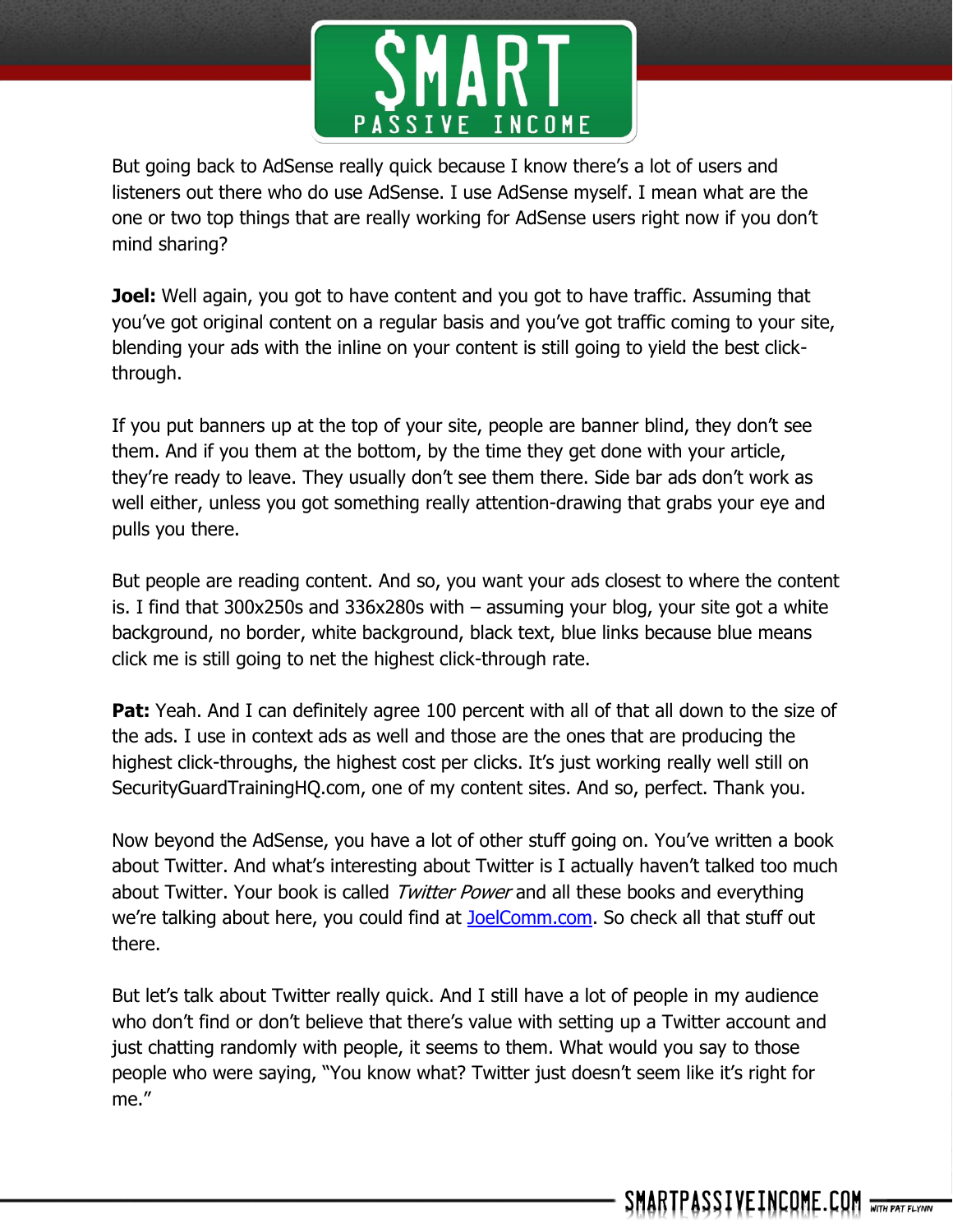

**Joel:** Every social site is not right for everybody. But in a very general sense, wherever the conversation is taking place that's where the power is. And you've got 200 million active users on Twitter everyday talking about anything and everything. These are your customers. These are prospects. These are your friends, your family, and your clients.

And it's the big water cooler. I used this analogy back in 2007 or 2008 I believe that Twitter is the water cooler of our time and it's where that spontaneous conversation that crosses all barriers of topics and discussion is taking place and it seems silly to me to not saddle up to the cooler, belly up to the bar as it were, and engage in the conversation. Enter. Be relevant. Be present.

Bring value to others even though it's a 140 characters at a time, there's a lot of business being done on Twitter as a result of people engaging. And so, you can ignore it if you want to but you're missing out on where one of the big parties is being held, one of the largest networking events that never stops is taking place.

**Pat:** Yeah, that's a great way to put it. I love the water cooler analogy. Now, for someone who's just starting out that has a zero followers, posting anything is not going to be seen by anyone. How would somebody who is just starting out, these people who are convinced now, "OK. It's the water cooler. I should go on there." What are their first steps? Do they just start following as many people as they can? Do they  $-1$  mean where do they go? What do they do?

**Joel:** Yeah. The concept of just following everybody is really a scatter shot approach. What you do is you look for people that you already know and respect or interested in. Follow them and then do a search for some hashtags. Maybe you're into photography so do hashtag photography. See what people are saying.

If somebody catches your attention, you think, "Wow! That's interesting. That's a cool picture." Or if they've got a cool tip, follow that person. Engage with that person. Tweet them back. Re-tweet what they're saying. Ask them a question. Answer a question if you can bring value.

It's not rocket science. Pretend that you're walking into a room and there's this networking event going on. You don't know anybody in there. And as you're walking through the room, you're picking up bits and pieces of conversation that's taking place. And the moment that you hear something that catches your attention, you pull up to that circle of people that are talking. You listen. Maybe you ask a question, you answer a question, you bring value through your own expertise, and now, you're in the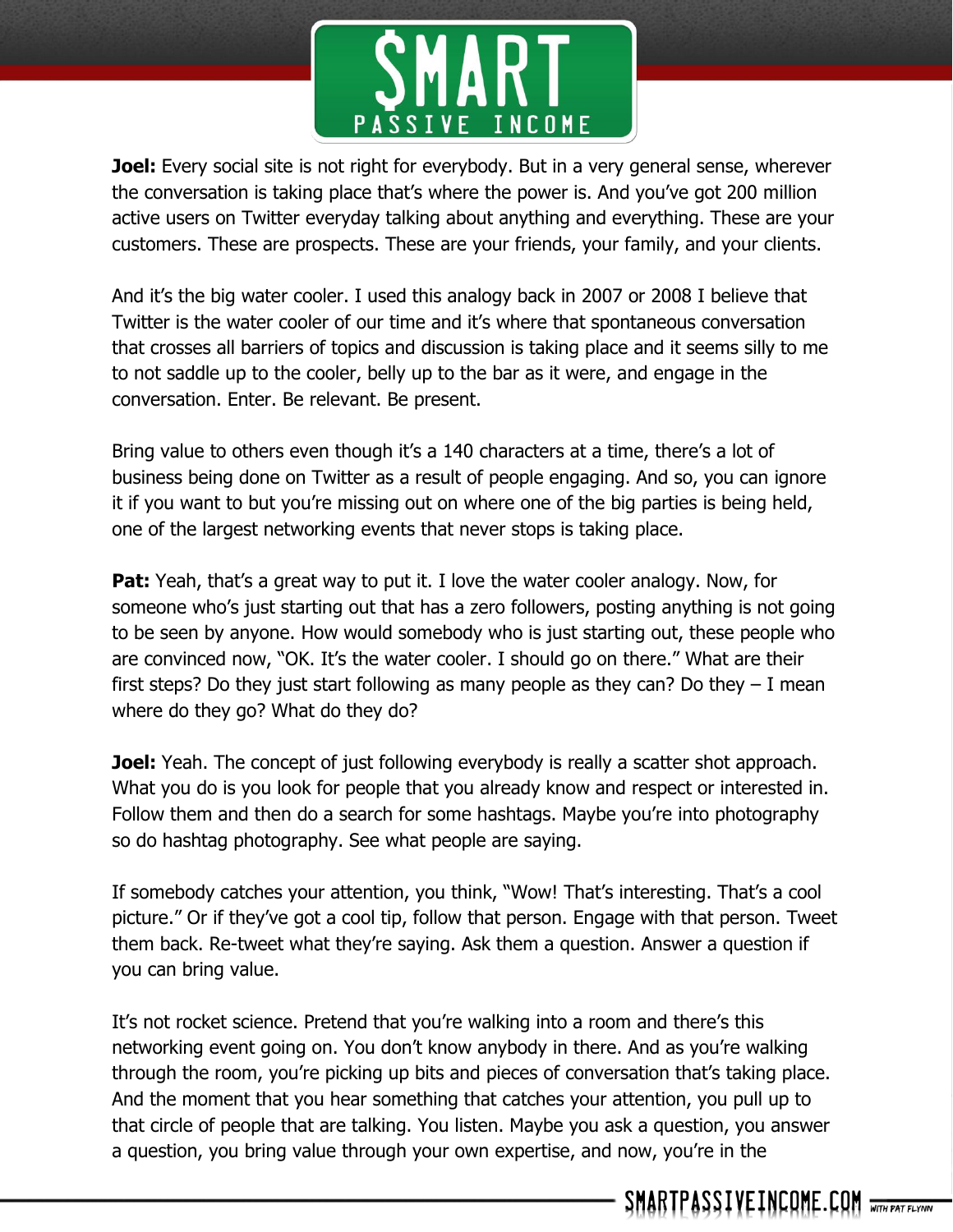

discussion. And if people are liking what you have to say because of the value you bring, guess what? They follow you back. They become more interested in your knowledge and expertise.

And over time, based on the value that you do bring, you begin to endear a certain level of trust which goes both ways. And of course, this is how a transaction, the field that these seeds are sown for a transaction to take place whether it's selling a product or service or whether it's just selling a concept or an idea, philosophy, it's all about relationships.

**Pat:** Yeah, absolutely. And I love that analogy. I used that before. Going into a party, there are people there. That's why a lot of people who use Twitter fail because they go into this party and start just saying, "Hey, I'm Pat. Buy my product." Like nobody is going to buy your stuff if that's how you enter a party.

**Joel:** Yeah. They whip up the megaphone and they stand on the table in the middle of the room and say, "I've got this great deal. You should take advantage of it now." And people are putting their fingers in their ears and they're tuning you out and a lot of them are just blocking you so they don't have to listen to you at all. And that is not the way to go about doing business of any kind in any form.

**Pat:** Yeah, absolutely. I love using Twitter. I mean I am fortunate enough to have earned this really large following on there now over the past few years. I love using Twitter to test certain headlines and things that I might potentially use in a blog post for example or a podcast.

It's a great, quick, easy way, 140 characters to see reactions to certain things or get immediate feedback. I love asking for opinions from people because people love to share their opinions and opening up those lines of communication. So it's not just you saying things but it's you going out there and asking the people who have chosen to listen to you to get feedback from them.

In business, I mean I'm in three mastermind groups so I find so much value in hearing directly from other people about what I'm doing. And I think a lot of people are afraid to ask questions or put themselves out there or allow other people to comment on what they're doing. But I found that's probably the most powerful thing about Twitter is opening up those lines of communications with those who are following what I do.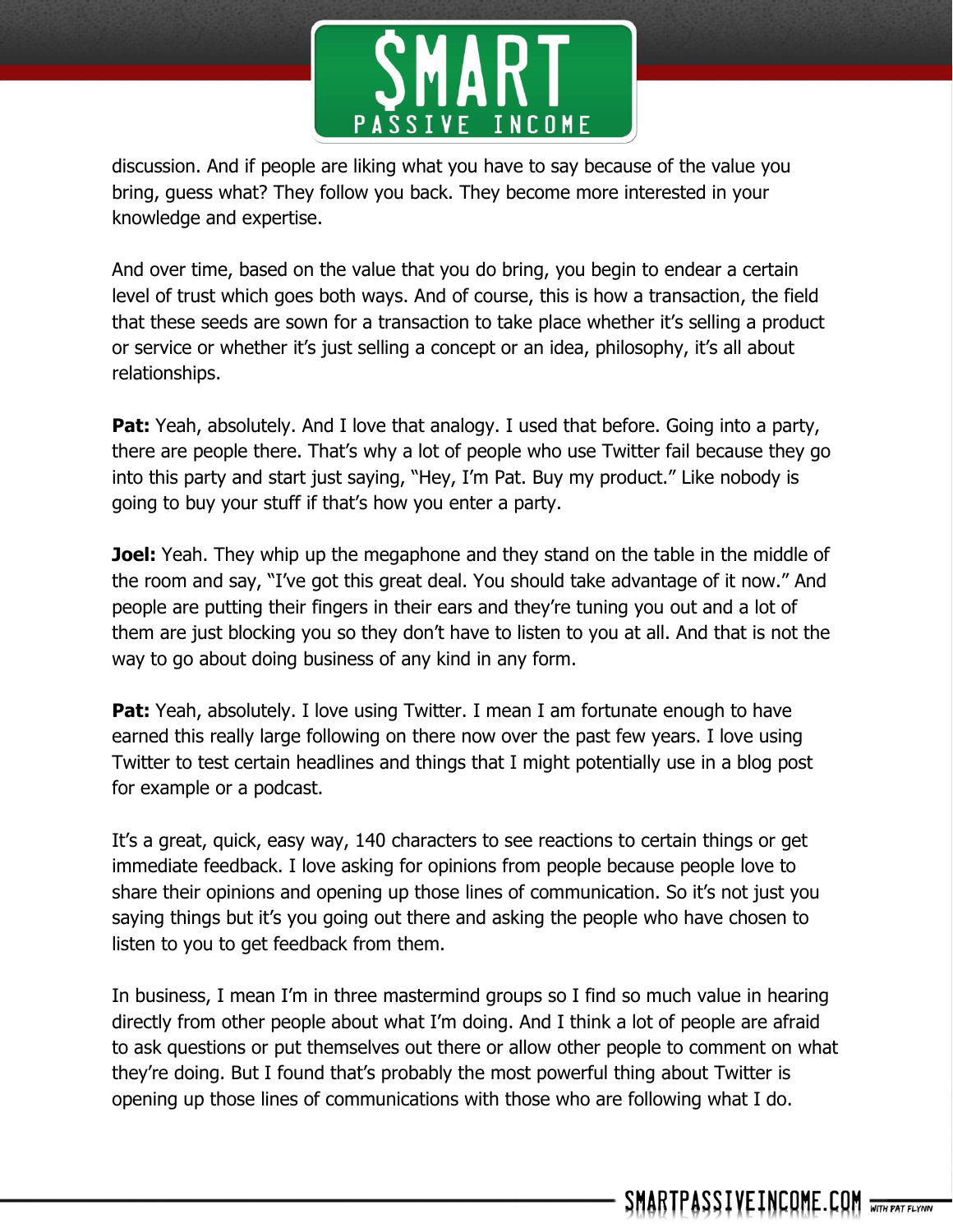

**Joel:** Absolutely. As you say on your Twitter stream, "Lead by example." I love that. "Lead by example beyond and hold nothing back." I'm looking at your Twitter stream now and I'm actually going to recommend. I'm going to give you a tip, Pat. Can I do that?

Pat: Yes, please.

**Joel:** So I would love to see a new background on your Twitter stream, something that does a little bit more branding. Perhaps provide some URLs, maybe something free, maybe something about your podcast on your stream because Twitter basically says, "We're going to take over the center part with the menu and with your profile picture and your brief bio and your tweets. But we're going to give you that left side and that right side." And right now, you got that little, "Welcome to Smart Passive Income on Twitter." And you got nothing on the right side. And this is real estate that you can really be leveraging to solidify your brand with people who come to your page.

**Pat:** All right. So you're talking about Twitter.com/PatFlynn on the web.

**Joel:** Right.

**Pat:** And you're absolutely right. I mean Twitter doesn't give you too much real estate but the background is really important. I've seen some really interesting backgrounds. There's nothing – you're absolutely right. I mean I do have the brand and the logo but I don't have any call-to-actions or giveaways or any sort of  $-1$  don't even have any URLs. I do have the URL in the profile. But even behind the profile, I could probably – what do you think of the background behind my profile picture at the moment? It says some stuff about me but it's still kind of …

**Joel:** It does. I think the level you're at right now, I would have a branding expert like my friend, [Matt Clark](http://www.tweetpages.com/) at TweetPages.com. He did branding across my website. And I think consistent branding is really important. So if you look at JoelComm.com and then look me up on Twitter @JoelComm, look me up on YouTube/JoelComm, look me up on Facebook, and you're going to see a consistency across all these. And Matt did this for me and I'm really thrilled with them because it creates a consistent brand and anywhere people look for me and find me, they're going to see the same branding.

And you're at a level now where I think you deserve that.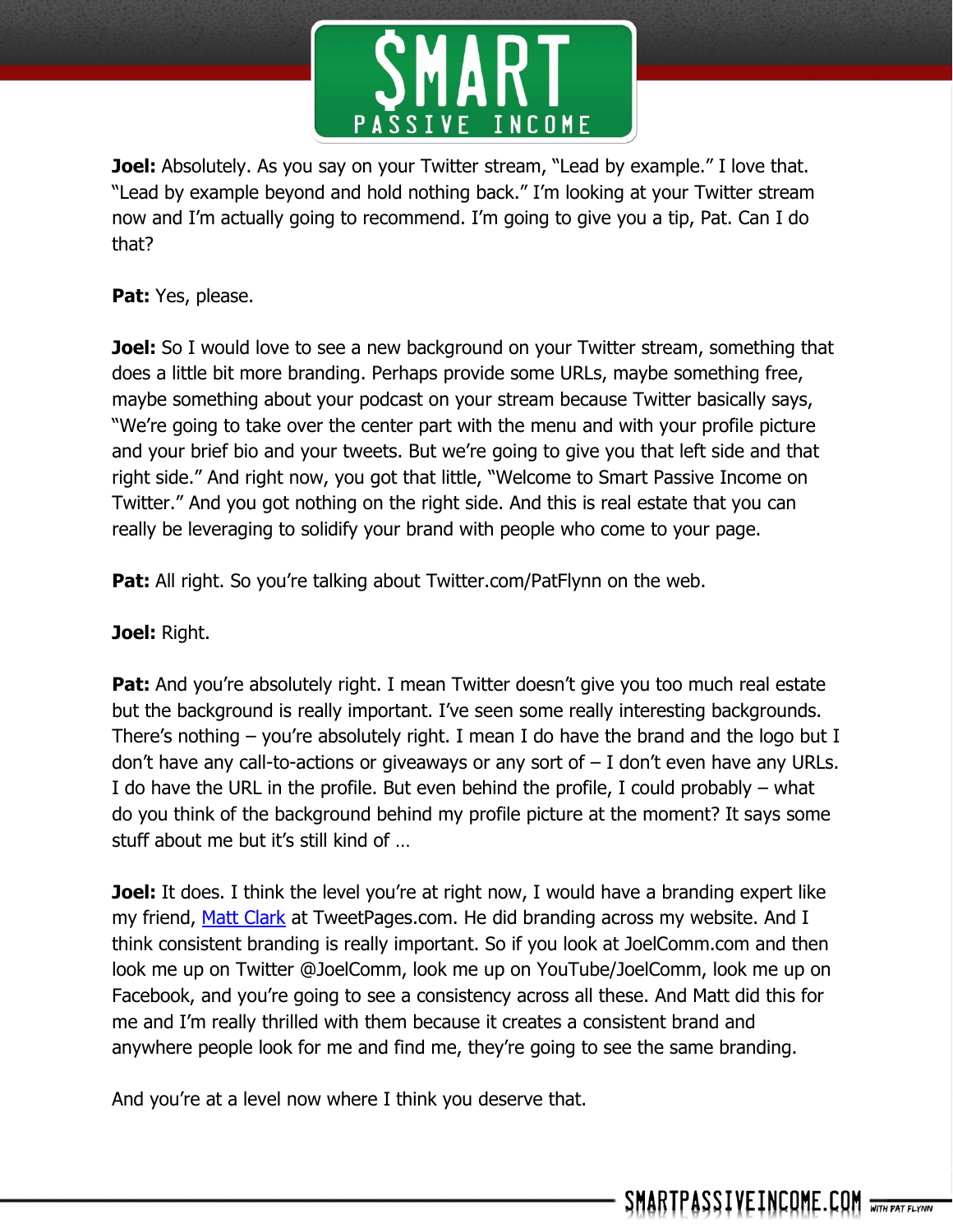

**Pat:** Well, thank you Joel. I mean I am looking at your Twitter page right now, Twitter.com/JoelComm. It looks great. It looks just like your website, same coloring and branding. So I love that.

**Joel:** Yeah.

**Pat:** So people do actually visit these pages.

**Joel:** Oh yeah, absolutely. And I get comments about the profiles as well that people tell me that they really like the color scheme and the consistency and the layout and it's friendly and there's my smiling face and they know what I do. It's very clear from my profiles, what it is I do and how I try to bring value.

**Pat:** Yeah. I mean it says right there, author, speaker, entrepreneur, and consultant.

**Joel:** Yeah.

**Pat:** OK. Quick random question because this is something I've been wanting for a long time and I don't know if this is even important but it's just one of those things. Other people have it and I don't so I want it too. It's that blue-verified check mark. How did you get that?

**Joel:** Boy! I wish that I had the Twitter pixie dust and could help people get those because I get that question frequently. When Twitter first started verifying accounts, they had an application on the site. And a number of people, myself included, went there and we said, "Please, verify me." And lo and behold, they did. Well, they must have just gotten inundated with that and they shut it down. There is no application for verification.

And I actually know somebody at Twitter and asked them about this and they said, "We can't do anything to help you. You could give us a name and as much as we love you, Joel, we are not involved in the verification process. Our team verifies who they want, when they want." And that was it.

And that makes me sad because I think there's a number of people that should be verified and it's almost like  $-1$  think they bit off more than they can chew and they just kind of left it by the wayside. And I feel fortunate that I've got this stupid little blue check mark and it's like this trophy that doesn't really mean anything but because there are so few people that have it, everybody wants it.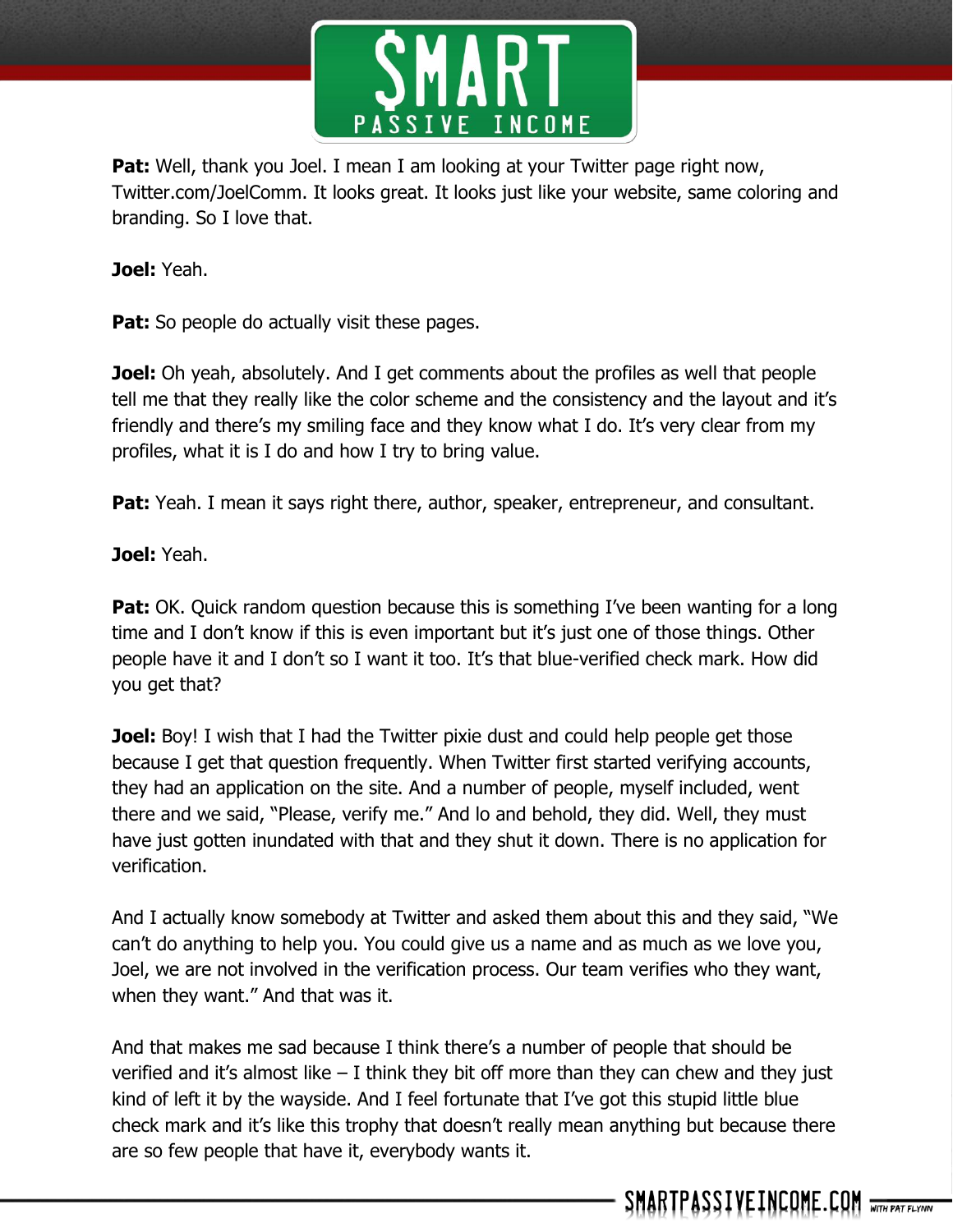

**Pat:** Right, right.

**Joel:** They do that on Facebook too. They have it on Facebook. And I was talking to Mari Smith a few weeks ago asking her the same question, "How do you get verified?" And it was pretty much the same answer. She doesn't know how – they emailed her one day and said, "Please send us a copy of your driver's license or something so we can verify this is you." And she got the little verified on Facebook thing. But there's no format that can open it up to anybody. And I hate saying that. I wish that I could just sprinkle little Twitter verifications everywhere.

**Pat:** Yeah. I mean it really doesn't mean anything. I mean nothing has happened as a result of me not having it. It's just one of those things, and that's a good marketing lesson there too. It's just like the social proof aspect and what  $-$  I see this little check mark here and it immediately makes me feel like you're an important person.

**Joel:** And it's not – I'm the only Joel Comm in the world. Literally, I have not been able to find another person with my name. And so when you do a Google search, you have hundreds of pages, I think probably a million results that are just me. And so, it has not been a problem. Occasionally, somebody will spoof my account and we can usually get those shut down quickly. But a Twitter or Facebook verification is not nearly as important as say, something like Klout score, which I do believe carries a significance and will continue to grow in importance as time goes on.

Pat: Yeah. Let's talk about [Klout](http://klout.com/home) because it's something I don't know very much about. I mean I know what the word "Klout" means but there is this website, Klout.com that sort of give you a score based on recommendations from others and what you're doing. I mean can you give us an introduction on Klout and why you really feel like this is an important thing?

**Joel:** Yeah. Well, [Klout](http://klout.com/home) really, it's not a social site that you work. You go in and you connect your social accounts. And I've connected them all, [Twitter,](http://twitter.com/joelcomm) Facebook, Google+, LinkedIn, Foursquare, Instagram, and I think Tumblr and maybe a couple of others.

And what Klout does is it connects to your accounts and it gauges through their very complex algorithm a social influence score from 0 to 100 and they're continually refining how their algorithm works but the idea is, if people are interacting with you, if they're re-tweeting what you say, if they're giving you pluses on Google+, if you are wellconnected on LinkedIn, if you have a lot of friends following you on Instagram and so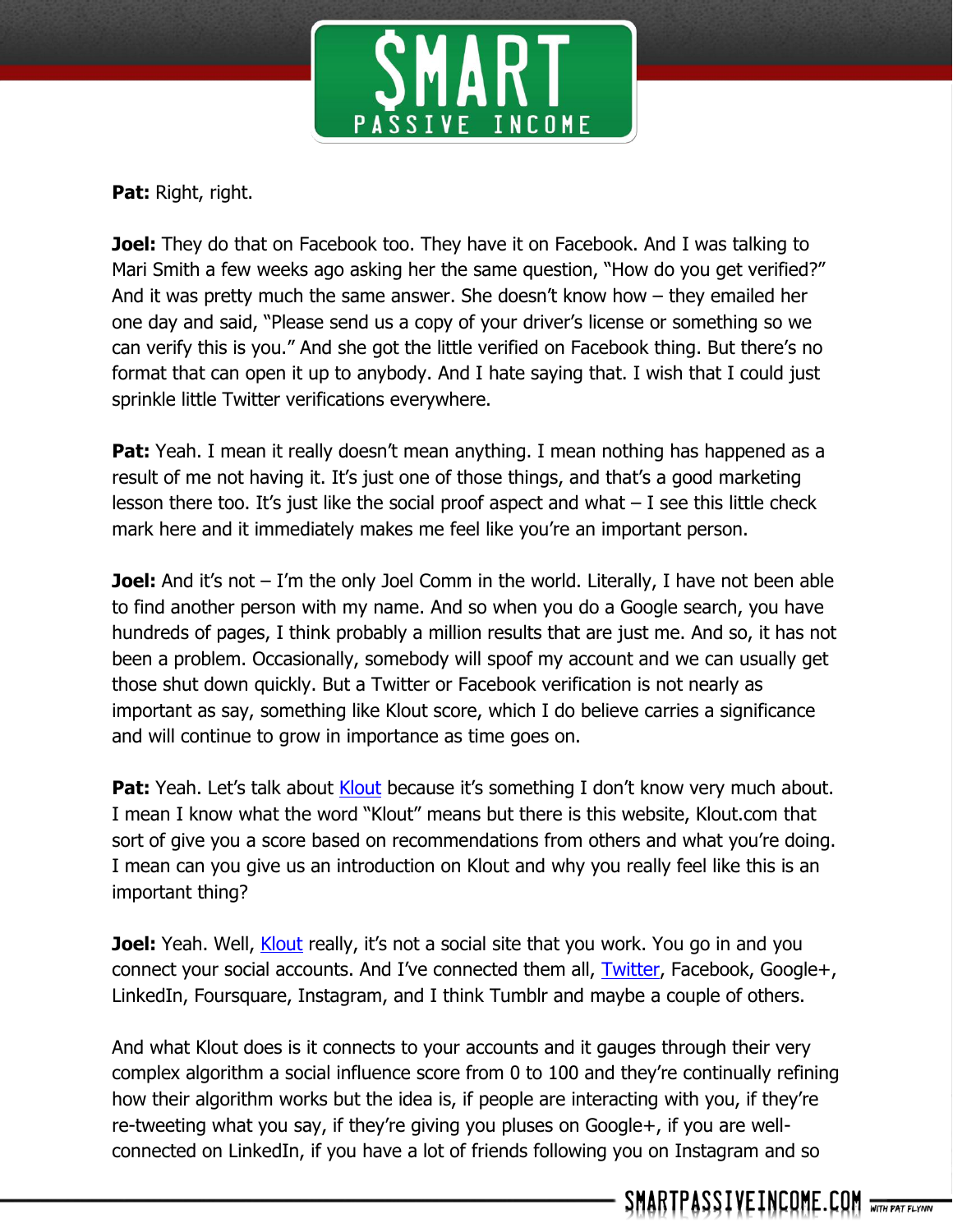

on, it gives you this number between 0 and 100 based on the activity that you have in the social space.

And of course, the higher somebody else's Klout score, the more impact them mentioning or engaging with you has on your Klout score. Like when I look at my Klout, they'll score activity, perhaps somebody re-tweets something you said and if they only have 100 followers themselves and a low Klout score then the impact on your score might only be a 1 out of 5. But on the other hand, I'm looking at my Klout activity in Salesforce, a very popular company, posted about me on Twitter and it has a 5 out of 5 for score impact on my score.

So initially Klout said, "Our score is important. Pay attention to us." Well, in the beginning, it really wasn't but you say something often enough and loud enough and people start paying attention. And now, people are paying attention to Klout score especially the corporate world. I'm finding corporations are starting to offer perks to people that have a higher social influence.

For example, American Airlines a few months ago had a perk on Klout that said, "Anybody with a Klout score of 50 or higher, we want to give you a free visit to our Admirals Club at your next visit to an airport because we believe you're a person of influence." And I think we're going to see that more and more, Pat, not just with Klout but with the social realm in general that companies are going to look at finding people to endorse their products and services based on their social influence rather than just corporate bombing and saying, "Everybody talk about us." They're going to be targeting more.

**Pat:** Yeah, that's really interesting. When I first heard about Klout, I thought it was just this company that made up this algorithm to try and get publicity and make something out of nothing basically. But now that you put it that way and I see corporations and American Airlines and other companies, I mean I could see how it could be influential. My worry is it's that other thing that people have to worry about that is just adding to the mix of everything else we already have to do. Like is this something you would honestly recommend? I mean I didn't even sign up and I already had a Klout score. I mean is it something that only takes like a minute to set up?

**Joel:** Yeah, it's really easy and it's not something that you work in and of itself. It's something – you just connect your accounts. And I'm looking at yours right now. You have a Klout score of 70, which is excellent. And the only participation you really can do on Klout is you can give people +K. It's giving them Klout and you're entitled to give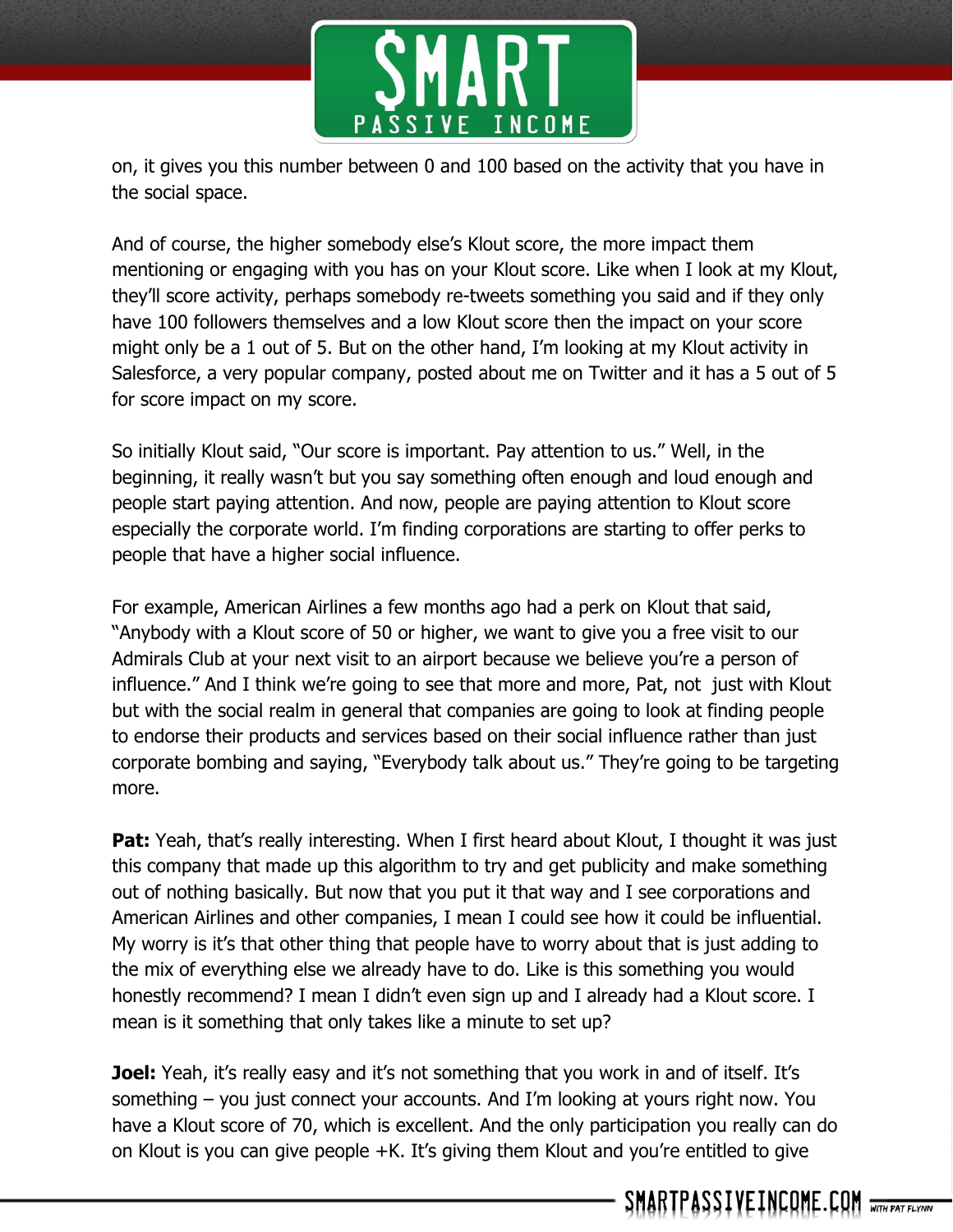

away ten per day. For example, I just went to your Klout page and I gave you  $+1$  in blogging, business marketing, social media, and internet marketing.

And what will be really interesting is when you go to Klout maybe in the next day or two, to look at to see if your Klout goes up at all because I've got an 83 Klout. And so, somebody giving you Klout that has a higher score theoretically should bump your score even if its decimal points. You should see it increase. And I'm curious. I'd like you to follow up with me and let me know if me handing you Klout actually has an impact. But it's not something you have to work on. Just connect your accounts and just do your regular social activity and Klout will measure that influence for you.

**Pat:** So is this similar to LinkedIn and sort of recommend – I think it's called recommendations on  $-$  I could like for instance say, I can go to your LinkedIn page and say, "Joel Comm is skilled in these areas." Is that sort of similar to that?

**Joel:** It is only – LinkedIn doesn't really give you a score for it. It just says, "X number of people have recommended you." Of course, so many people – I'm kind of disappointed that LinkedIn instituted that feature because it's so easy to say, "I recommend this person and this person and this person and this person." Before you had to – recommendations where you actually wrote something about the person you were recommending, and it was a higher bar to pass because people won't take the time to do that.

So when you could just push a button and recommend a bunch of people, blink at recommendations, it kind of loses its impact. Whereas Klout actually gives you a number that says, "This is how we believe – this is where your influence is at." And it's not perfect. They're still working through it. And my particular Klout score is high because Klout also can determine if you have a Wikipedia page, if you're somebody that has done a few notable activities then you have your own Wiki page and Klout will measure that as part of it.

Right now, you just have your Facebook and your Twitter account connected to Klout. So I bet if you connect some of your other accounts, you'll see a go up there as well.

**Pat:** Interesting. Yeah. And I agree with you on the LinkedIn sort of attempt to do something similar. I mean I saw one of my friends do it and he had like 99 plus on all the skills. And I was like, "I only have like 30 or 40. I'm just going to send an email out." Or no, actually I sent a message out on Facebook directing people to recommend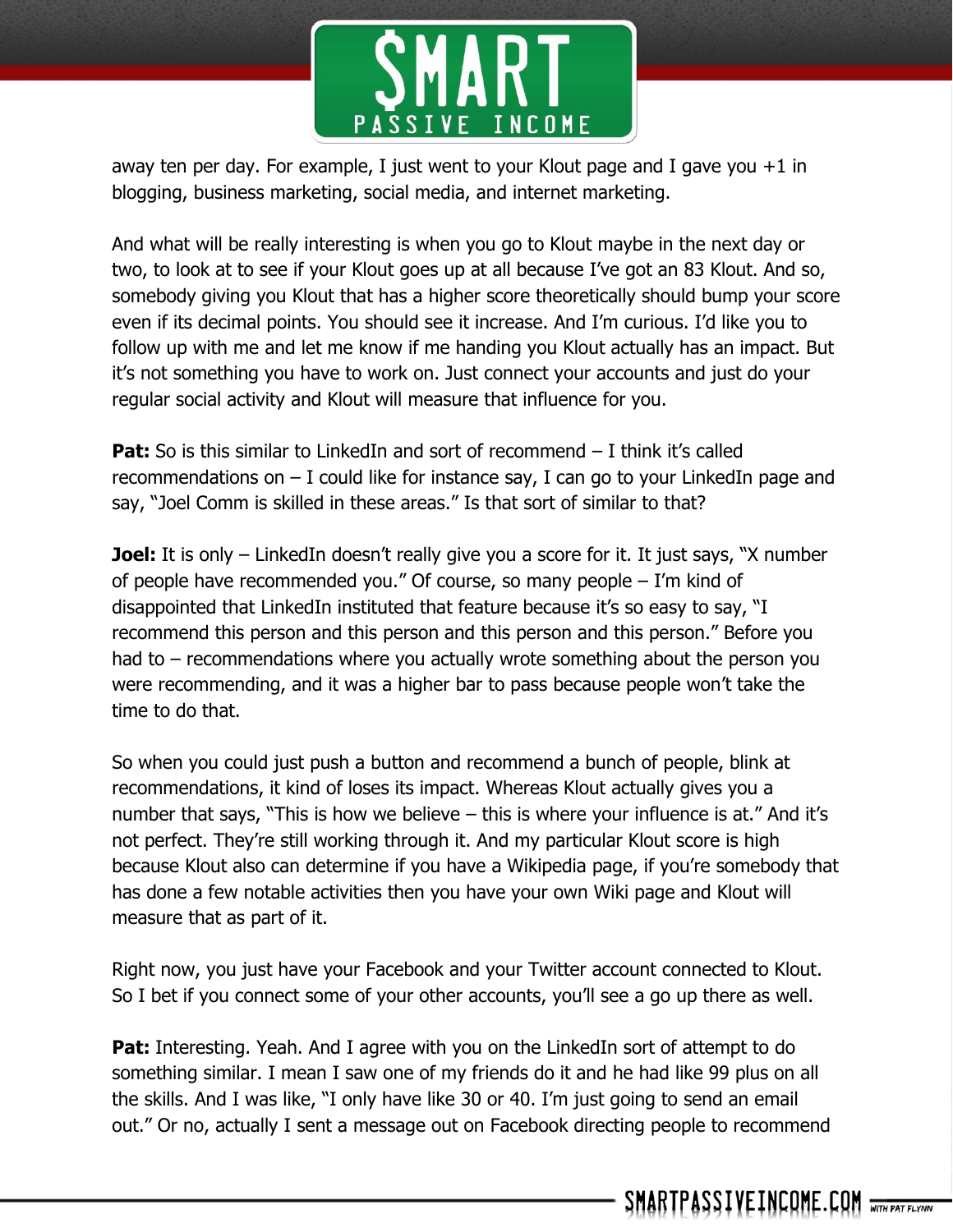

me on LinkedIn. The next day, I had 99 for each. So it was like how easy is that to gain? I mean this Klout thing is interesting. I'm going to play around with it more.

But a few more things I want to talk about. And this is something – because we connected recently after you came back from taking a break from doing things online. Can you talk to us a little bit about how long were you offline I guess you could say? What is that really mean? What did you stop doing for a while? And what was that like? And also, first of all, welcome back.

**Joel:** Thank you.

**Pat:** What are your plans after?

**Joel:** I was never completely offline but I did crawl into my man cave. I can relate to the people who have experienced downturns in business. Everybody experiences them and through a number of either poor decisions of my own or through some bad hires and changes in the economy, my staff was too large. I had a wonderful staff, very talented people. But things changed and combined that with some personal issues of my own that I was dealing with in my life.

Around late 2010, I started scaling back throughout 2011. I let go of my entire team over a period of time. I sold off a couple of my larger properties and I took the time to reassess my life, to work on myself, to work on myself physically. I got more fit, dropped a lot of extraneous weight that I was carrying, which helped me to feel better. Emotionally, I took time to process and work on the issues in my personal life and past issues and relationships with the people who are important to me, and worked on myself spiritually I think, getting connected with God and dealing on that soul area of my life was really important.

And so, the business kind of went to the wayside. And I took time just to work on these things and kind of remake and figure out what do I want to do when I grow up, not that I'm ever going to fully going grow up. But this year has kind of found me coming out of that cave, that period of my life and still transitioning as I'm starting a podcast now.

I've rebranded my webpage as you've mentioned and my social pages. And I'm still not completely clear on where it is that I'm going but I'm reconnecting with people. I'm doing interviews such as this podcast with you and just kind of letting people know,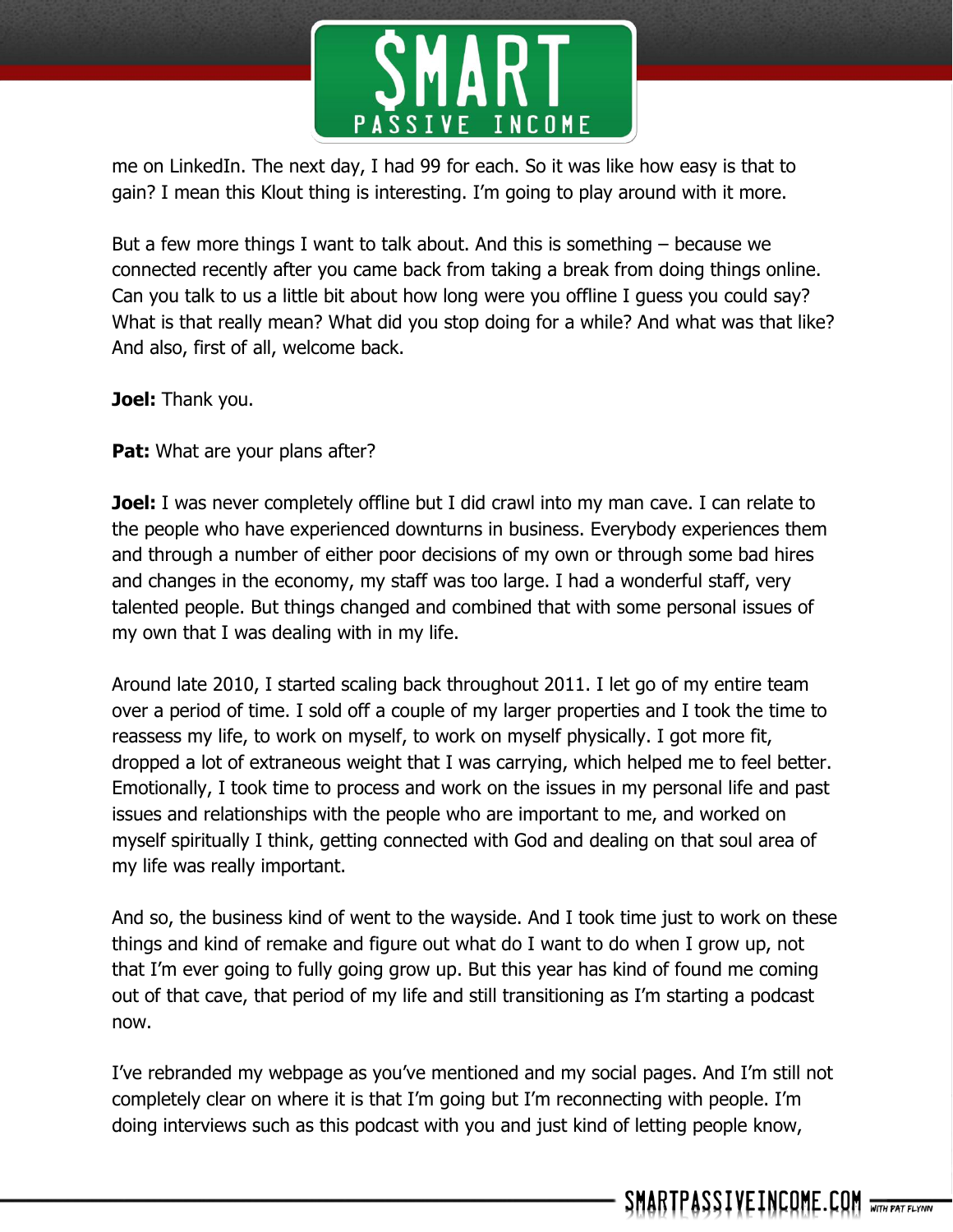

"Hey, how can I bring value to your life? What from my 18 years of experiences, my successes, my failures could be useful in helping others get where they want to go?"

And so, it's not all crystal clear yet. I'm in process and still in transition but I'm really excited about what the future holds. I turn 50 next year and I honestly can say I have not felt this healthy in all areas of my life and this good for a number of years. And that's exciting to me.

**Pat:** Nice. Good for you, Joel. I am so happy to hear all that. Sometimes we do need to reset a little bit especially when we're doing something for so long and we just get down this hole and it just gets too much for us sometimes. I know a lot of people who have done something similar and just stepped back a little bit, kind of had to reset and think about really what it is that they want or what's going on and where they want to go. And I think a lot of it does start with – and I talk about this a lot, your physical health and sort of that helps you become more focused, it helps your mental health, it helps everything.

And so, first all, congratulations to you on losing that weight and becoming healthy, having a healthy body and mind and I think I can almost tell just through your voice that you know you're in a better place now as a result of sort of just taking this little break.

**Joel:** I am. And what's really interesting is I started going to events again, not just being asked to speak but also just attending events, just re-network. And people turned to me and they don't recognize me. Physically first all, they're like, "Wow! You look different." But I had a person say to me this last week when I went to Author 101 University, they said, "You just feel different." And I do on the inside. And what's really cool is when people feel that as well on the outside. It's almost like this recreation, this reimagining of myself and it's actually what I've got listed on my Twitter profile under my @JoelComm, it says, "Rebooting, reworking, redefining, reimagining." And there's just so much possibility in that for me.

And I'm told that from 45 to 60 but especially in your 50s, this is the most productive period of a man's life. And so, I'm getting ready to produce some really cool stuff and my belief is that what's yet to come is going to shadow that which has been done in the past and it's all about having an impact. It's really ultimately not about me. It's about leaving a legacy and that's what I hope to do.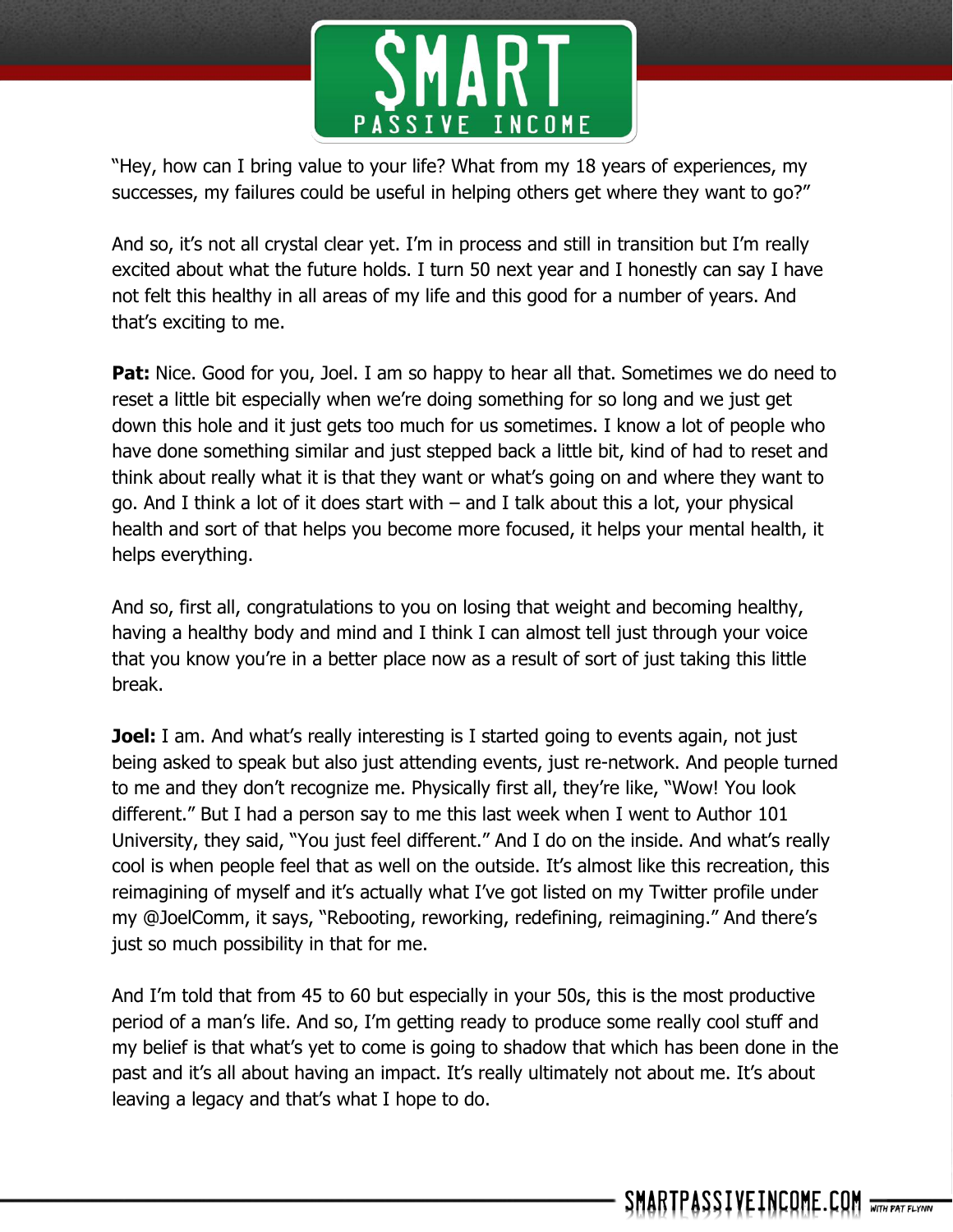

**Pat:** Awesome. I'm really excited to see what you are coming up with, Joel. I mean you and I met in person for the first time this past April in Chicago at Internets Prophets LIVE and you looked great, you had an amazing presentation, just the way you started, I mean I don't know if even that is available for anybody to see anywhere but I would love to put a link up to how you started that presentation. I mean I was really focused at that time on presenting which I still am.

And so, I go into conferences and I make sure to watch as many speakers as I can because I want to learn from them. And that's when I learned how impactful a beginning of a presentation can be because I actually had to leave during the middle of the presentation to catch a flight and I didn't want to because you started it off so well. Is there anywhere we can go to see how you opened that presentation? I don't know if use that in other spots. I mean I would if I were you because it's just so powerful. Is there anywhere we can catch that?

**Joel:** I do use that introduction a lot. And to date, I have not made it publicly available. I've told people, "You've just got to come and see me live because I don't want it shared all over the place right now." At some point, I might. And you'll be amongst the first ones that I will let know if I do so.

**Pat:** Cool. Well then, I guess we'll just have to see you speak live.

**Joel:** There you go.

**Pat:** Are you speaking at any conferences coming up or ...

**Joel:** I'm actually going to be on stage at the next NAMS conference, David Perdew's event in Atlanta in February. And I think it's  $-$  I'm trying to remember the URL. It might be Joel@NAMS.com or just look up David Perdew and NAMS and this is a really great event. I'm not sure if you've been to one before. But they've built quite a community of people, entrepreneurs that are growing their business online. And it's really a privilege to be able to go there and speak.

**Pat:** Yeah. I mean I've heard so many great things about NAMS. NAMS is - I mean there's a few different – this is Niche Affiliate Marketing System or Novice Affiliate Marketing System?

**Joel:** Yeah. Well, it's kind of – it's used both from novice to advance. And I did look up the URL. It is Joel@NAMS.com.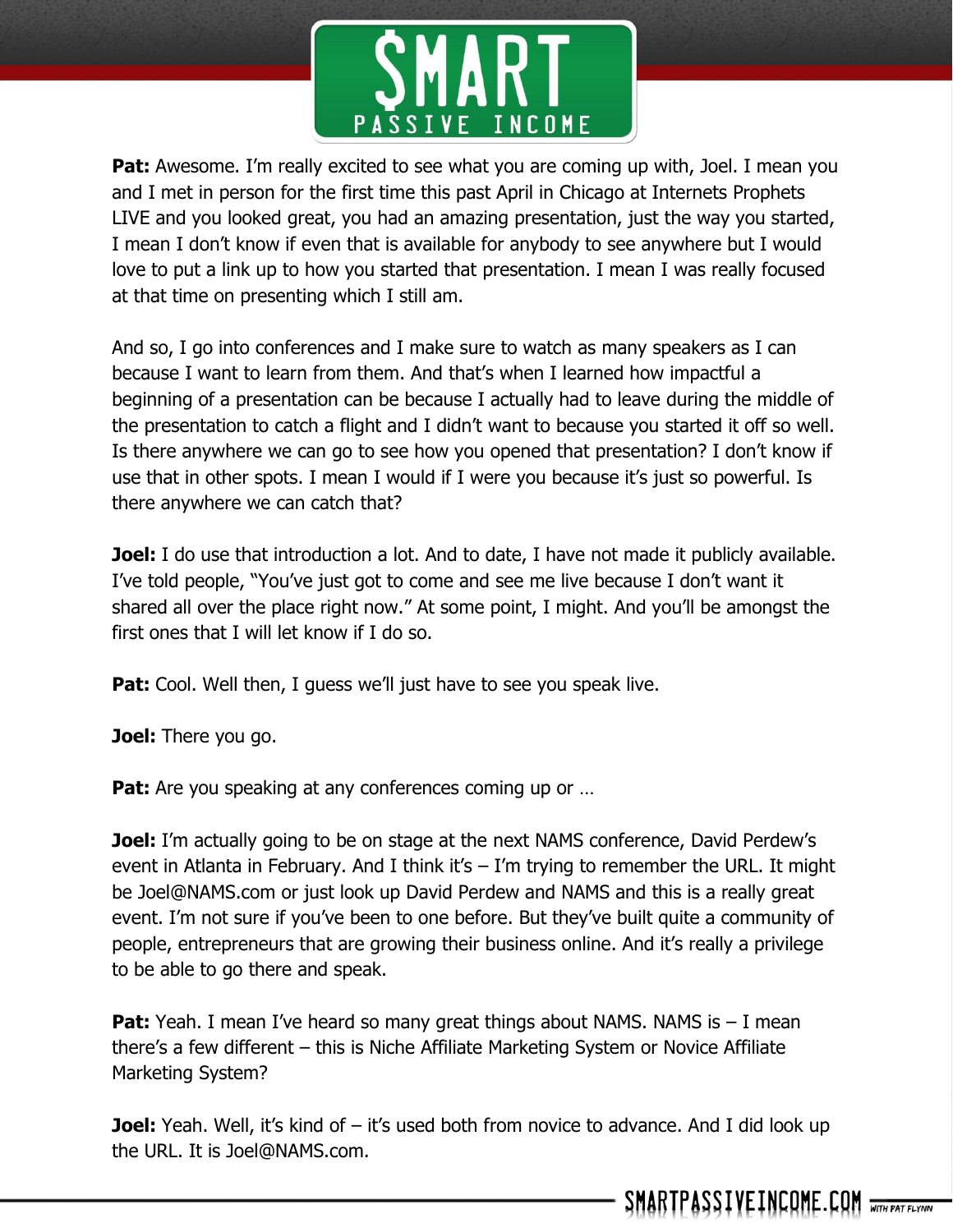

**Pat:** Cool. Awesome. Yeah. I mean this has been a really great conversation. For those of you listening, this wasn't an interview. This was just like Joel and I chatting at a café shop virtually and you sitting there listening in on us and doing what we can to provide value for you. And Joel, you've come in with some really great gold nuggets. We're really excited to hear and see what you've got coming up next. So if you can make it to NAMS, that's awesome. I'll put a link in the show notes for that. Of course, I'll put links to everything that Joel has going on and everything we talked about.

Joel, are there any final things you want to say before you say goodbye to the SPI audience? I don't know, any tips or any final words of wisdom based on your 18 years of experience and you taking a break and then coming back. Anything that you feel like would benefit the audience?

**Joel:** Well, I'm never in shortage of words, Pat, so you got to be careful how long you hand me the mic for. But I want to encourage people to  $-$  I was inspired by what you've done and I've started podcasting again. So if people want to go to iTunes and look up the Joel Comm show, I would love to get their feedback on that. I think they'll enjoy it.

And I would just really encourage people to figure out what that thing is that they do so – that they're so passionate about that they would do it even if they weren't getting paid for it. Life is short and I believe that every person is created by God with unique passions, talents, skills, abilities, and personality that make us so special that only we as individuals can bring that specific value to the world around us. And that's what we're here for. It's not about us. It's about how we can be vessels that can be used to enrich other people's lives.

And if you do that, the money is going to come. So figure out what that thing is that really sets you on fire that, that fire on your belly that makes you burn to do that thing. And then find a way to do it. Even if you can only do it a little bit for now as you work on your job or getting financially on your feet. Do that thing because it's going to be life-giving for you as you do it and it's going to be life-giving for the people whose lives you touched. And it's a cycle that's just keeps going round and round. It feeds. It's kind of like love. When you give love, you get love. And it's something you never run out of. So whatever that thing is you love to do, give it out and it will come back around.

**Pat:** I love that, Joel. I preach all the time. I always say your earnings are actually a by-product of how helpful you are and how much you serve another audience. And so,